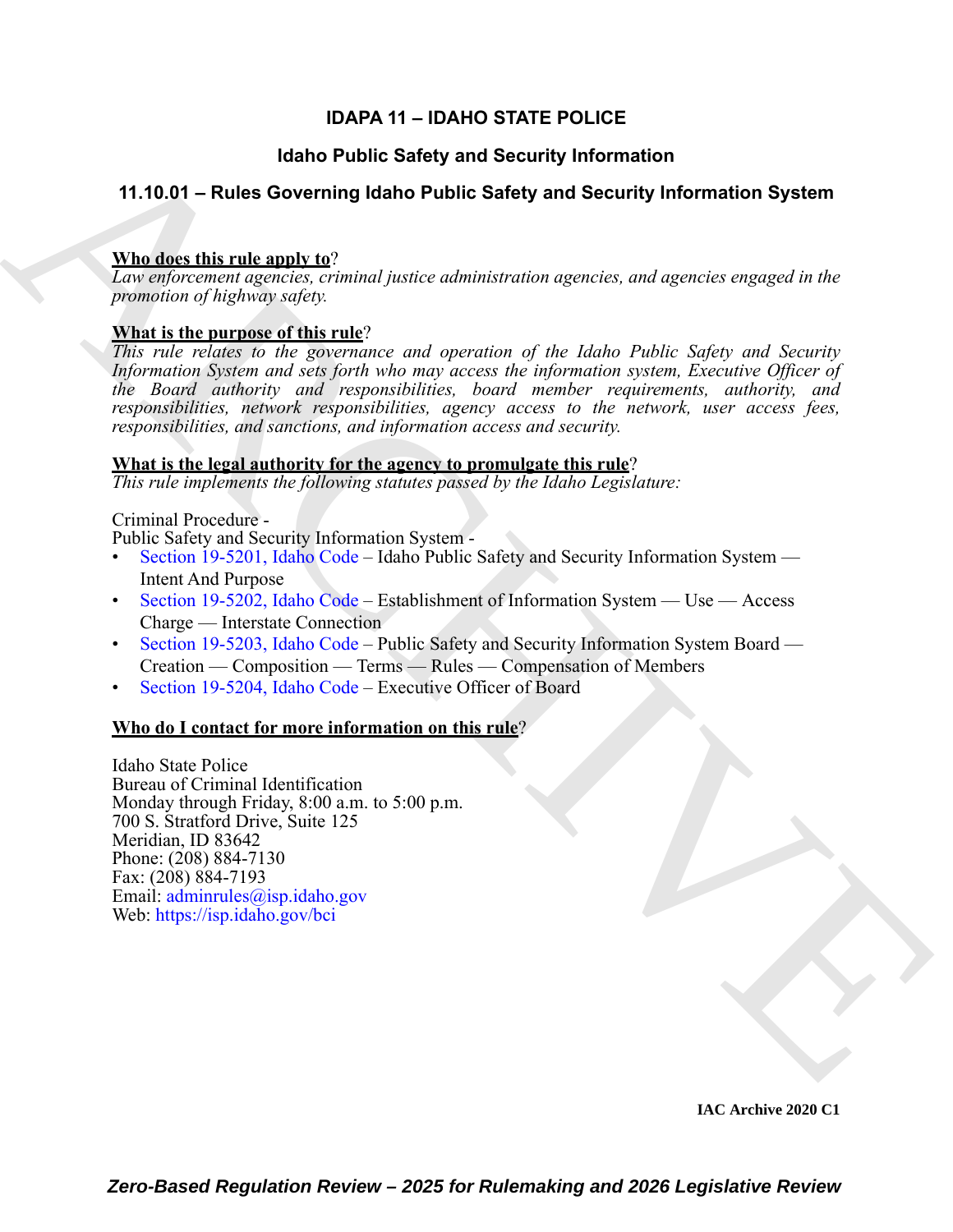# **Table of Contents**

# **IDAPA 11 - IDAHO STATE POLICE, IDAHO PUBLIC SAFETY AND SECURITY INFORMATION SYSTEM** 11.10.01 - Rules Governing Idaho Public Safety and **Security Information System** 014. ILETS Board: Powers And Duties, Chairman, And Ad Hoc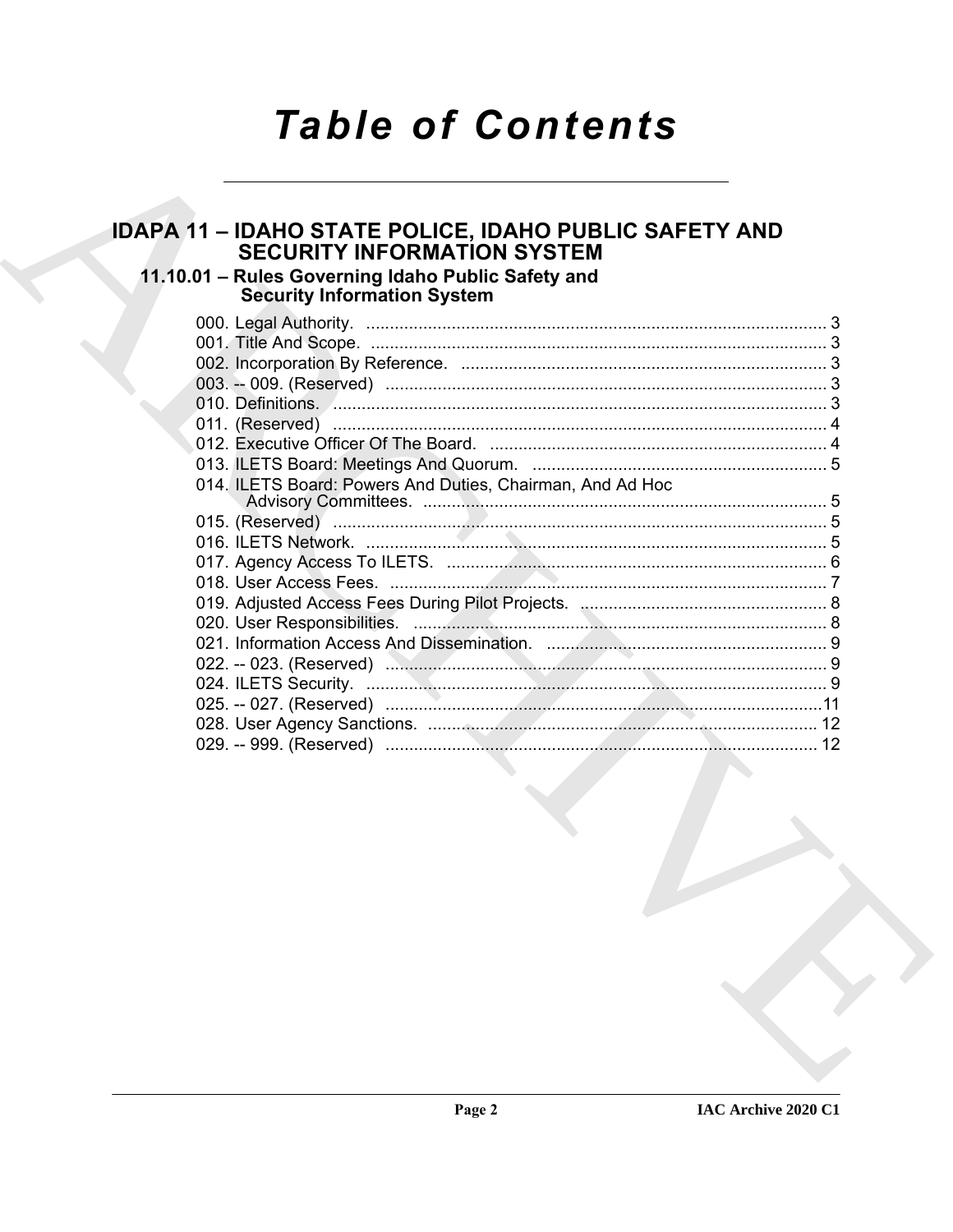# **IDAPA 11 – IDAHO STATE POLICE IDAHO PUBLIC SAFETY AND SECURITY INFORMATION SYSTEM**

### <span id="page-2-1"></span><span id="page-2-0"></span>**11.10.01 – RULES GOVERNING IDAHO PUBLIC SAFETY AND SECURITY INFORMATION SYSTEM**

#### <span id="page-2-13"></span><span id="page-2-2"></span>**000. LEGAL AUTHORITY.**

Title 19, Chapter 52, Idaho Code, creates an information system board and authorizes it to make rules necessary to establish and operate the Idaho Public Safety and Security Information System, known as "ILETS." (3-20-20)T

#### <span id="page-2-14"></span><span id="page-2-3"></span>**001. TITLE AND SCOPE.**

**01.** Title. These rules are cited as IDAPA 11.10.01, "Rules Governing Idaho Public Safety and Security ion System." (3-20-20) Information System."

**02.** Scope. These rules relate to the governance and operation of the Idaho Public Safety and Security ion System. (3-20-20)T Information System.

#### <span id="page-2-12"></span><span id="page-2-4"></span>**002. INCORPORATION BY REFERENCE.**

11.10.01 - RULES GOVERNING IDAHO PUBLIC SAFETY AND SECURITY INFORMATION SYSTEM<br>
ARCHIVER VITTIORITY.<br>
THE LIGHER ARCHIVERY ARCHIVER IN THE SECOND INTERNATIONAL STATE IS the CHARGE CONTINUES.<br>
THE ARCHIVER STATE STATE STAT **01. Incorporated Documents**. IDAPA 11.10.01 incorporates by reference the full text of the requirements relating to criminal justice information and the system used to transport such information found in the following documents: (3-20-20)T

**a.** "Criminal Justice Information Systems," 28 CFR Part 20 (July 1, 2006); (3-20-20)T

**b.** "Criminal Justice Information Systems--CJIS Security Policy," Federal Bureau of Investigation, Justice Information Services (CJIS) Division, Version 5.8 (June 2019); (3-20-20)T Criminal Justice Information Services (CJIS) Division, Version 5.8 (June 2019);

**c.** "National Crime Information Center 2000, Operating Manual," Federal Bureau of Investigation, National Crime Information Center (August 2015);

**d.** The International and Public Safety Network, NLETS, Users Guide, (October 19, 2012);  $(3-20-20)T$ 

**e.** The International and Public Safety Network, NLETS, Policies and Procedures, (October 19, 2012). (3-20-20)T

**02.** Document Availability. The above listed documents are available during normal working hours ction and copying at the Idaho State Police. (3-20-20) for inspection and copying at the Idaho State Police.

<span id="page-2-5"></span>**003. -- 009. (RESERVED)**

<span id="page-2-7"></span><span id="page-2-6"></span>**010. DEFINITIONS.**

**01.** Access Agency. An agency that electronically accesses ILETS through the services of an interface (3-20-20)T agency.  $(3-20-20)T$ 

#### <span id="page-2-9"></span><span id="page-2-8"></span>**02. Administration of Criminal Justice**. (3-20-20)T

**a.** Performance of any of the following activities: detection, apprehension, detention, pretrial release, post-trial release, prosecution, adjudication, correctional supervision, or rehabilitation of accused persons or criminal offenders. (3-20-20)T offenders. (3-20-20)T

**b.** It also includes: criminal identification activities; and collection, storage, and dissemination of criminal history record information. (3-20-20)T

<span id="page-2-10"></span>**03.** Associated System. Any automated or manual information system that is accessible through  $(3-20-20)T$ ILETS.  $(3-20-20)$ T

<span id="page-2-11"></span>**04. Board**. The Board created by Title 19, Chapter 52, Idaho Code to establish priorities and procedures relating to ILETS. (3-20-20) operational policies and procedures relating to ILETS.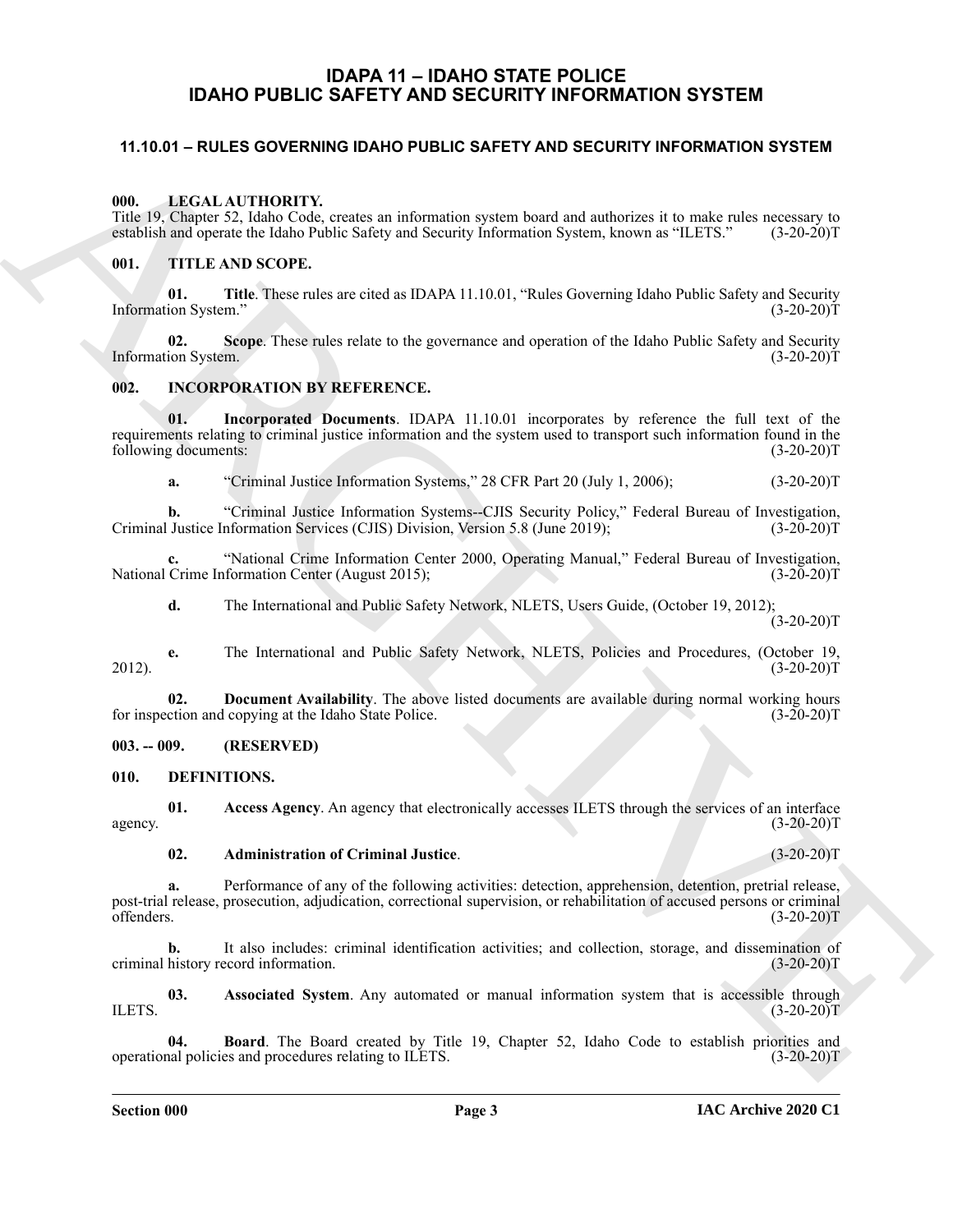<span id="page-3-2"></span>**05. Criminal Justice Agency**. (3-20-20)T

**a.** Federal and state courts having jurisdiction to hear criminal matters; and  $(3-20-20)T$ 

**b.** A government agency or a subunit of a government agency that performs the administration of criminal justice pursuant to a statute or executive order and that allocates a substantial part of its annual budget to the administration of justice.

<span id="page-3-5"></span><span id="page-3-4"></span><span id="page-3-3"></span>**06. Department**. The Idaho State Police, or its successor agency. (3-20-20)T

**07. Executive Officer**. A position on the ILETS Board filled by the director of the Idaho State Police, (3-20-20)T or its successor agency.

**08. III**. The Interstate Identification Index, which is a cooperative federal-state system for the exchange of automated criminal history records and, to the extent of their participation in the III system, the criminal history repositories of the states. (3-20-20) history repositories of the states.

<span id="page-3-6"></span>**09. ILETS**. The Idaho Public Safety and Security Information System as established by the director of Idaho State Police pursuant to Title 19, Chapter 52, Idaho Code, includes all hardware, software, electronic switches, peripheral gear, microwave links, and circuitry that comprise the system. (3-20-20)T

<span id="page-3-7"></span>**10. Interface Agency**. An agency that has management control of a computer system directly connected to ILETS. (3-20-20)T

<span id="page-3-9"></span><span id="page-3-8"></span>**11. Management Control Agreement**. A written agreement between a criminal justice agency and a non-criminal justice agency that provides services (dispatching, record keeping, computer services, etc.) to the criminal justice agency. The agreement gives the criminal justice agency authority to set and enforce policies governing the non-criminal justice agency's access to ILETS. (3-20-20)T

Surfay Since Poince<br>
USE: Committed Anti-Assem, particular to be received a strong formulation System (1982-2017)<br>
4. Extending Surface Agency ... a strong but the strong but the committee and the strong of the strong and **12. NCIC 2000**. The Federal Bureau of Investigation National Crime Information Center, is a computerized information system that includes telecommunications lines and message facilities authorized by law, regulation, or policy approved by the United States Attorney General to link local, state, tribal, federal, foreign, and international criminal justice agencies for the purpose of exchanging NCIC related information. (3-20-20)T

<span id="page-3-10"></span>**13. NLETS**. The International Justice and Public Safety Information Sharing Network, is a national computerized message switching system that links national and state criminal justice information systems.

 $(3-20-20)T$ 

<span id="page-3-11"></span>14. Non-Criminal Justice Agency. A state agency, federal agency, or unit of local government that is not a criminal justice agency. The term does not refer to private individuals, corporations, or non-governmental agencies or organizations. (3-20-20)T

#### <span id="page-3-0"></span>**011. (RESERVED)**

#### <span id="page-3-12"></span><span id="page-3-1"></span>**012. EXECUTIVE OFFICER OF THE BOARD.**

<span id="page-3-14"></span>**01. Authority of Office**. The executive officer represents the Board in the day-to-day administration of ILETS and is responsible for ensuring that all policies and decisions of the Board are promulgated pursuant to the authority of Chapter 52, Title 19, Idaho Code. The executive officer may delegate duties to employees and officers of the department and executes instruments for, and on behalf of, the Board and ILETS. (3-20-20)T

**02. Additional Responsibilities**. In addition to the responsibilities assigned to the office by statute, the executive officer is responsible for ensuring, subject to adequate legislative appropriations, that the Board receives adequate staff support and that the following staff duties are performed: (3-20-20) adequate staff support and that the following staff duties are performed:

<span id="page-3-13"></span>**a.** Preparation and dissemination of agendas, posting of legal notices of all meetings, and maintenance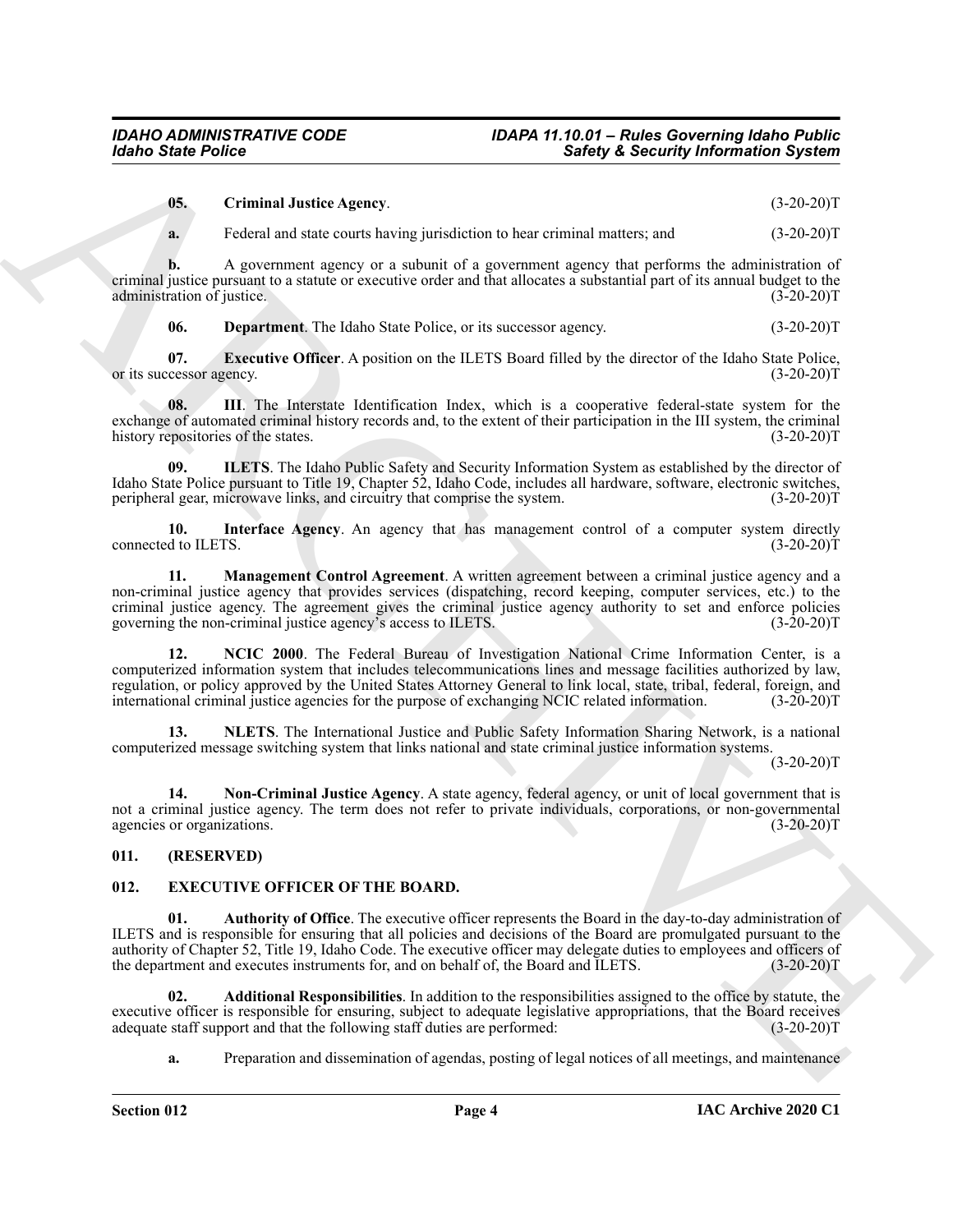#### *IDAHO ADMINISTRATIVE CODE IDAPA 11.10.01 – Rules Governing Idaho Public Safety & Security Information System*

of a written record of the proceedings of board meetings; and (3-20-20)T

<span id="page-4-4"></span>**b.** Management and safekeeping of all documents relating to the Board and ILETS operations.  $(3-20-20)T$ 

**03. Governing Policies and Rules**. The executive officer and any department employees and officials assigned by the executive officer to support ILETS operations will be governed by policies and rules of the State of Idaho and the department concerning, but not limited to, fiscal, purchasing, and personnel matters. (3-20-20)T

### <span id="page-4-8"></span><span id="page-4-5"></span><span id="page-4-0"></span>**013. ILETS BOARD: MEETINGS AND QUORUM.**

**Exhibit Points**<br>
We are not overlaps to the system of the system of the system of the system of the system of the system of the system of the system of the system of the system of the system of the system of the system **01. Schedule of Meetings**. The Board holds regular meetings twice annually and may hold special meetings at other times as the executive officer deems necessary or upon the written request of a majority of the Board. (3-20-20)T

<span id="page-4-6"></span>**02.** Quorum. When meeting, four (4) members of the Board constitutes a quorum necessary for ng business. (3-20-20) transacting business.

**03. Representation at Meetings**. A board member may appoint a proxy to attend a meeting and the voting privilege of that member. (3-20-20) exercise the voting privilege of that member.

<span id="page-4-7"></span>

| а. | An Idaho State Police proxy must be at least a major in rank: | $(3-20-20)T$ |
|----|---------------------------------------------------------------|--------------|
|----|---------------------------------------------------------------|--------------|

- **b.** A police chief proxy must be an Idaho police chief; (3-20-20)T
- **c.** A sheriff proxy must be an Idaho sheriff; and (3-20-20)T

<span id="page-4-12"></span><span id="page-4-9"></span>**d.** Proxy designations must be made in writing to the Executive Officer prior to the meeting.

 $(3-20-20)$ T

#### <span id="page-4-1"></span>**014. ILETS BOARD: POWERS AND DUTIES, CHAIRMAN, AND AD HOC ADVISORY COMMITTEES.**

**01. Powers and Duties**. Pursuant to its authority under Title 19, Chapter 52, Idaho Code, the Board establishes policies relating to management and operation of ILETS. The Board enforces compliance with all laws and regulations governing ILETS operations. (3-20-20)T

<span id="page-4-11"></span>**02. Election of Chairman**. At the first regular meeting of a calendar year, the Board elects a chairman from its membership by majority vote. The chairman serves a term of one (1) year and may succeed himself.

 $(3-20-20)T$ 

<span id="page-4-13"></span>**03. Presiding Officer**. The chairman presides at all meetings and conduct the meetings pursuant to "Roberts' Rules of Order, Current Revised Edition." If the chairman is absent from a meeting, the executive officer presides at that meeting.

<span id="page-4-10"></span>**04. Advisory Committees**. With the approval of the Board, the chairman may appoint ad hoc advisory committees to assist the Board in the execution of its statutory duties. (3-20-20)T

#### <span id="page-4-2"></span>**015. (RESERVED)**

#### <span id="page-4-14"></span><span id="page-4-3"></span>**016. ILETS NETWORK.**

<span id="page-4-15"></span>**01. Establishment**. The executive officer establishes ILETS as a program of the Idaho State Police or its successor agency. (3-20-20)T

<span id="page-4-16"></span>**02. Responsibilities**. The program, as established by the executive officer, has the following responsibilities: (3-20-20)T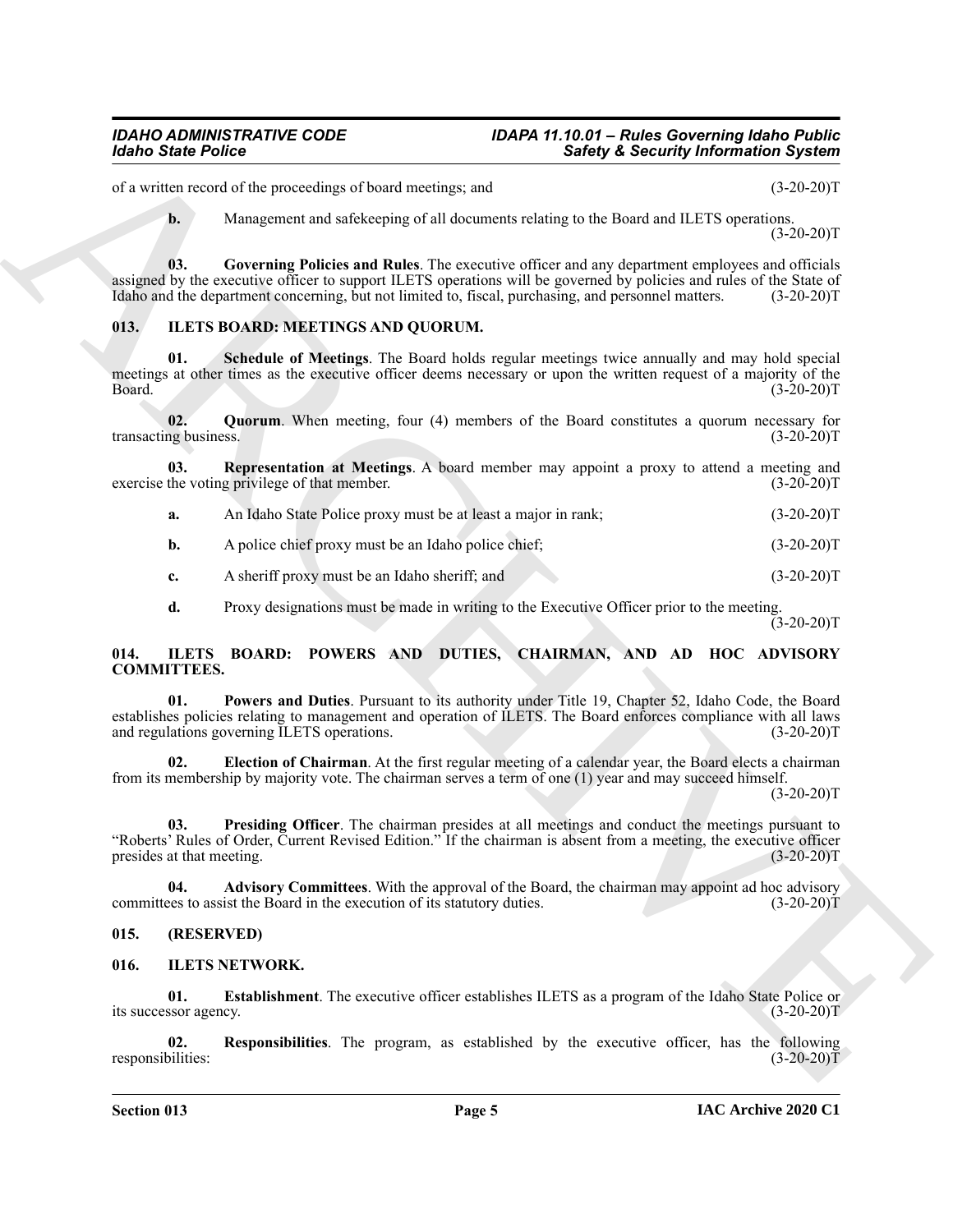#### *IDAHO ADMINISTRATIVE CODE IDAPA 11.10.01 – Rules Governing Idaho Public Safety & Security Information System*

**a.** Develop and operate a computerized criminal justice telecommunications and information system that provides message switching and record inquiry and retrieval capabilities. (3-20-20)T

**b.** Publish an ILETS Operations Manual and distribute copies to each user agency. (3-20-20)T

**c.** Function as the NCIC control terminal agency and the NLETS control terminal agency for the State (3-20-20)T of Idaho.  $(3-20-20)T$ 

**d.** Assist and train criminal justice agencies regarding information retrieved from ILETS and d systems for use in administration of criminal justice. (3-20-20) associated systems for use in administration of criminal justice.

Since Poise<br>
Since Poise<br>
Dental strengthend continues and continues and continues and continues are continues and a<br>
material of the since Poise Continues and the continues are continues and the since Continues and the C **e.** Develop and maintain linkages with the Idaho Transportation Department, Idaho Department of Correction, other agencies and systems to make appropriate information available to Idaho criminal justice agencies that will assist them in the enforcement of state criminal and traffic laws and regulations. (3-20-20)T

**f.** Provide staff support to the ILETS Board. (3-20-20)T

**g.** Operate a program of record validation, quality control, and audits to ensure that records entered into ILETS and NCIC files by the department and user agencies are kept accurate and complete and that compliance with state and national standards is maintained. (3-20-20)T

**h.** Create model management control agreements between criminal justice agencies and non-criminal justice agencies. (3-20-20)T

**i.** Provide assistance and information access to non-criminal justice user agencies for statutory licensing, employment and regulatory purposes and for other purposes authorized by law and approved by the Board.  $(3-20-20)T$ 

### <span id="page-5-1"></span><span id="page-5-0"></span>**017. AGENCY ACCESS TO ILETS.**

**01. Authorized Agencies**. Consistent with Title 19, Chapter 52, Idaho Code, which mandates the exclusive use of ILETS for law enforcement and traffic safety purposes, access to ILETS shall be restricted to the following governmental agencies: (3-20-20)T

<span id="page-5-2"></span>**a.** Criminal justice agencies; (3-20-20)T

**b.** Non-criminal agencies that provide computer services, dispatching support, or other direct support service to one (1) or more criminal justice agencies, and which have signed an ILETS-approved management control agreement with the criminal justice agency; agreement with the criminal justice agency;

**c.** Non-criminal justice agencies with a statutory requirement to use information capabilities that may be available via ILETS, and use of terminal access will not adversely affect criminal justice agency users, and use of the terminal will be for the administration of criminal justice; and (3-20-20) the terminal will be for the administration of criminal justice; and

**d.** Non-criminal justice agencies that provide information or capabilities needed by criminal justice agencies for a criminal justice purpose, and access or use of a terminal will improve the ability to provide such information or capabilities. (3-20-20)T

**02. Management Control Agreements**. The management control agreement between a criminal justice agency and a non-criminal justice agency grants to the criminal justice agency the authority to set and enforce:  $(3-20-20)T$ 

<span id="page-5-3"></span>**a.** Priorities of service; (3-20-20)T

**b.** Standards for the selection, supervision, and termination of personnel authorized to access ILETS; and (3-20-20)T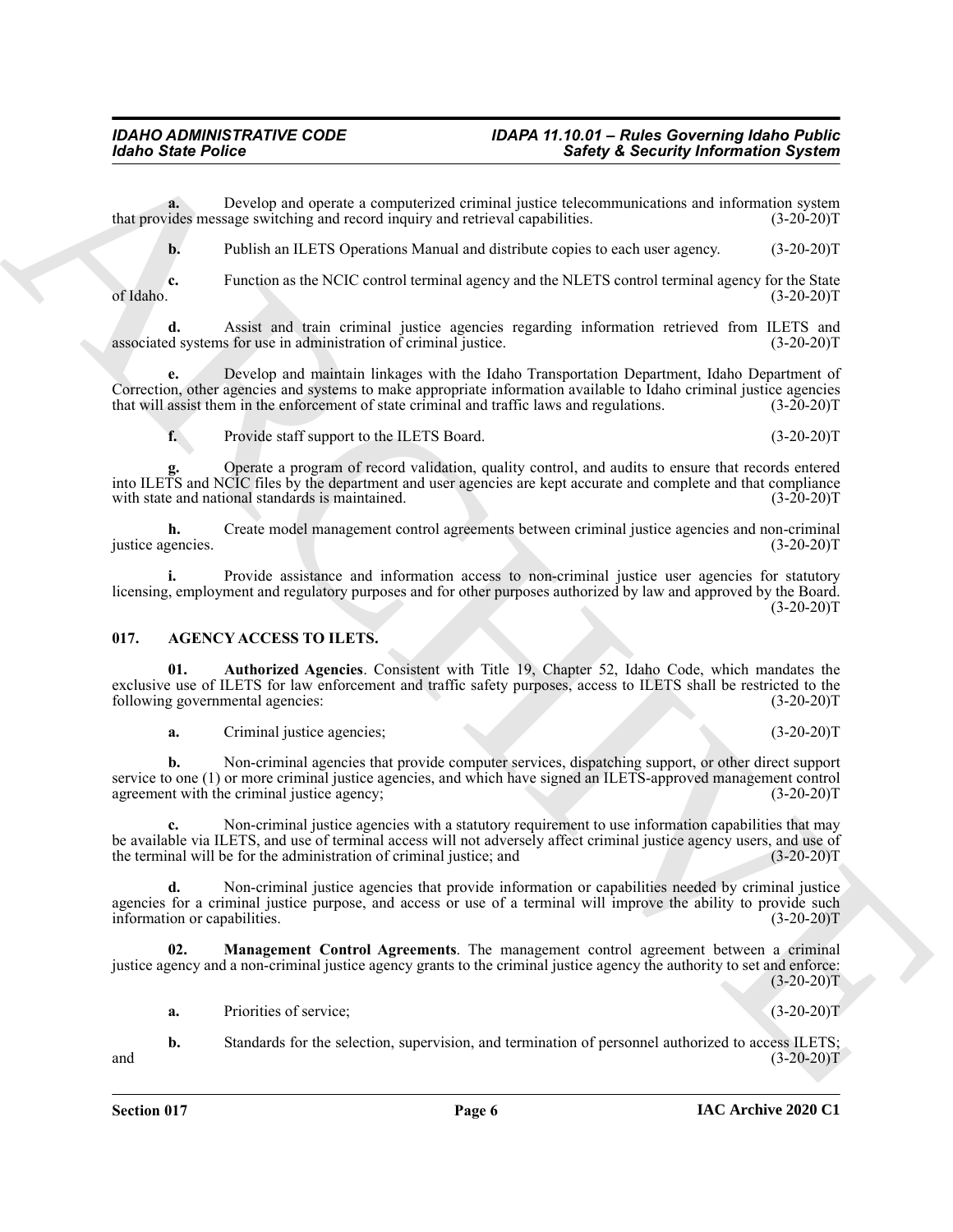#### <span id="page-6-5"></span><span id="page-6-4"></span><span id="page-6-3"></span><span id="page-6-2"></span><span id="page-6-1"></span><span id="page-6-0"></span>**018. USER ACCESS FEES.**

| <b>Idaho State Police</b>                                     |                                                                                                                                                                                                                                                                                                                                                                          |                                                      | <b>Safety &amp; Security Information System</b>                                                                                          |
|---------------------------------------------------------------|--------------------------------------------------------------------------------------------------------------------------------------------------------------------------------------------------------------------------------------------------------------------------------------------------------------------------------------------------------------------------|------------------------------------------------------|------------------------------------------------------------------------------------------------------------------------------------------|
| $c_{\cdot}$                                                   | Policies governing the operation of computers, circuits, and telecommunications terminals used to<br>process, store, or transmit information to or receive information from ILETS.                                                                                                                                                                                       |                                                      | $(3-20-20)T$                                                                                                                             |
| 03.<br>information only) as authorized by the Board.          | <b>Board Approval.</b> The Board reviews all requests for access to ILETS and determines whether an<br>agency meets the criteria for access and whether access is appropriate based on system resources. Approved non-<br>criminal justice agencies may have access to ILETS information on a limited basis (for example, motor vehicle                                  |                                                      | $(3-20-20)T$                                                                                                                             |
| <b>USER ACCESS FEES.</b><br>018.                              |                                                                                                                                                                                                                                                                                                                                                                          |                                                      |                                                                                                                                          |
| 01.                                                           | Payment of Fees Required. Any agency that has signed a user agreement with ILETS to have<br>direct terminal or system access to the network must pay access and usage fees as provided in Section 018.                                                                                                                                                                   |                                                      | $(3-20-20)T$                                                                                                                             |
| 02.<br>quarterly in advance by the department are as follows: | <b>ILETS Network User Access Fees.</b> The access fees approved by the Board and to be collected                                                                                                                                                                                                                                                                         |                                                      | $(3-20-20)T$                                                                                                                             |
| a.<br>$(\$5,000).$                                            | An agency at the county or municipal level pays an annual access fee of five thousand dollars                                                                                                                                                                                                                                                                            |                                                      | $(3-20-20)T$                                                                                                                             |
| b.<br>hundred fifty dollars $(\overline{\$8},750)$ .          | An agency at the state, federal, or tribal level pays an annual access fee of eight thousand, seven                                                                                                                                                                                                                                                                      |                                                      | $(3-20-20)T$                                                                                                                             |
| terminal or system access.<br>a.                              | messages sent and received by user agencies through the ILETS message switcher. The total percentage for an agency<br>includes the message traffic generated by any other agency authorized to access ILETS through that agency's direct<br>The usage fee is assessed according to the following schedule:<br><b>Percentage of Total ILETS</b><br><b>Message Traffic</b> | <b>Annual Usage Fee</b><br>Effective October 1, 2014 | $(3-20-20)T$                                                                                                                             |
|                                                               | $0 - .25%$                                                                                                                                                                                                                                                                                                                                                               | \$1,875                                              |                                                                                                                                          |
|                                                               | .26 - .50 %                                                                                                                                                                                                                                                                                                                                                              | \$3,750                                              |                                                                                                                                          |
|                                                               | .51 - .75 %                                                                                                                                                                                                                                                                                                                                                              | \$7,500                                              |                                                                                                                                          |
|                                                               | .76 - 1.0 %                                                                                                                                                                                                                                                                                                                                                              | \$15,000                                             |                                                                                                                                          |
|                                                               | 1.01 - 1.50 %                                                                                                                                                                                                                                                                                                                                                            | \$22,500                                             |                                                                                                                                          |
|                                                               | $1.51 - 2.0 %$                                                                                                                                                                                                                                                                                                                                                           | \$33,750                                             |                                                                                                                                          |
|                                                               | $2.01 - 5.0 %$                                                                                                                                                                                                                                                                                                                                                           | \$50,625                                             |                                                                                                                                          |
|                                                               | > 5.01 %                                                                                                                                                                                                                                                                                                                                                                 | \$75,939                                             |                                                                                                                                          |
|                                                               |                                                                                                                                                                                                                                                                                                                                                                          |                                                      | $(3-20-20)T$                                                                                                                             |
| $\mathbf{b}$ .                                                | The department will conduct audits of ILETS message switcher traffic for even-numbered years to                                                                                                                                                                                                                                                                          |                                                      |                                                                                                                                          |
| beginning October 1 of odd-numbered years.                    |                                                                                                                                                                                                                                                                                                                                                                          |                                                      | determine an agency's annual usage fee. This fee is effective for two (2) years and begins with the quarterly statement<br>$(3-20-20)$ T |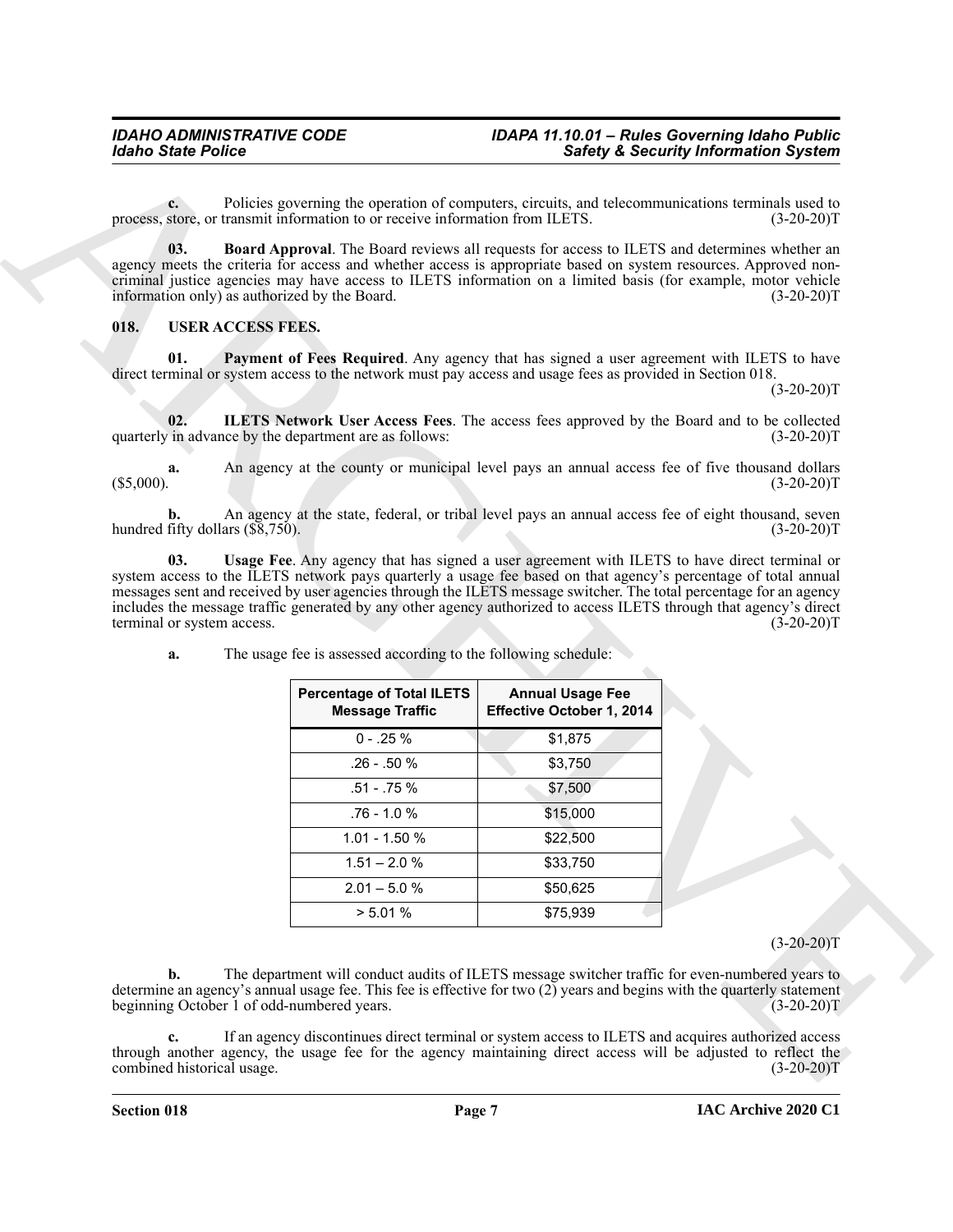**d.** A new agency approved for direct ILETS access that does not have historical usage will be assessed an interim usage fee by the department pending the next audit of ILETS message traffic. The department sets an interim fee based on the agency's similarities to existing agencies with direct terminal or system access. An agency may appeal the interim usage fee set by the department to the ILETS Board. (3-20-20)T

**e.** As operator of ILETS, the department, in lieu of payment of fees, provides direct and in-kind support of network operations. The Board reviews biennially the proportion of that support to the overall operating cost of the system. (3-20-20)T

<span id="page-7-3"></span>**04.** Billing and Payment. The department mails billing statements quarterly to all agencies with direct terminal or system access to ILETS. Payment of the fees is due by the first day of the month of each quarter (October 1, January 1, April 1, and July 1), unless it is a Saturday, a Sunday, or a legal holiday, in which event the payment is due on the first successive business day. (3-20-20)T

<span id="page-7-4"></span>**05.** Sanctions for Delinquency. Any user agency that becomes delinquent in payment of assessed fees t to sanctions under Section 028. (3-20-20) is subject to sanctions under Section  $028$ .

#### <span id="page-7-2"></span><span id="page-7-0"></span>**019. ADJUSTED ACCESS FEES DURING PILOT PROJECTS.**

The Board may adjust access fees of user agencies participating in pilot projects being conducted by the department in behalf of ILETS. The fee adjustment is based on any cost savings, actual or anticipated, realized by the ILETS network. (3-20-20) network. (3-20-20)T

#### <span id="page-7-5"></span><span id="page-7-1"></span>**020. USER RESPONSIBILITIES.**

<span id="page-7-11"></span><span id="page-7-9"></span>**01. User Agreement**. Any agency with access to ILETS, whether directly or through another agency, is responsible for adhering to all applicable ILETS rules and policies and must have signed an agreement with ILETS<br>or an interface agency to that effect. or an interface agency to that effect.

Solvey & Society & Society & Society & Society & Society & Society Motomatics System<br>
search as the many respect to the system of the system and the system and the system and the system and the system and the system and t **02. Record Validation**. Any agency that enters information into ILETS or NCIC files is responsible for the accuracy, timeliness and completeness of that information. ILETS will send a record validation review list, regularly, to each agency. Validation is accomplished by reviewing the original entry and current supporting documents. Recent consultation with any appropriate complainant, victim, prosecutor, court, motor vehicle registry files, or other appropriate source or individual also is required with respect to the wanted person, missing person, and vehicle files. In the event the agency is unsuccessful in its attempts to contact the victim, complainant, etc., the entering authority must make a determination based on the best information and knowledge available whether or not to retain the original entry in the file. Validation procedures must be formalized and copies of these procedures be on file for review during an ILETS or NCIC audit. When the agency has completed the validation process, the records must be modified to verify their validity no later than thirty (30) days after receiving electronic notification.

 $(3-20-20)T$ 

<span id="page-7-8"></span>**03. Minimum Training**. Each agency employee who operates a computer to access ILETS must complete ILETS training at a level consistent with the employee's duties. Each employee who operates a computer to access ILETS must be re-certified by the agency every two (2) years. (3-20-20) access ILETS must be re-certified by the agency every two  $(2)$  years.

<span id="page-7-7"></span>**04.** Hit Confirmation. When another agency receives a positive record response (Hit) from ILETS or NCIC and requests confirmation of the status of the record (warrant, stolen vehicle, etc.), the agency responsible for entry of the record must respond within ten (10) minutes for urgent hit confirmation requests or within one (1) hour for routine hit confirmation requests, with an answer that indicates the status of the record or a time frame when the record status will be confirmed. (3-20-20)T record status will be confirmed.

**05. Terminal Agency Coordinators**. The agency administrator of each agency with computer access to ILETS must designate one (1) or more terminal agency coordinators who will be the primary contact(s) for all matters relating to use of ILETS by the agency. A terminal agency coordinator must have sufficient authority to implement and enforce necessary policy and procedures. (3-20-20) implement and enforce necessary policy and procedures.

<span id="page-7-10"></span><span id="page-7-6"></span>**06. Background Checks of Terminal Operators Required**. Policies for access to the FBI-NCIC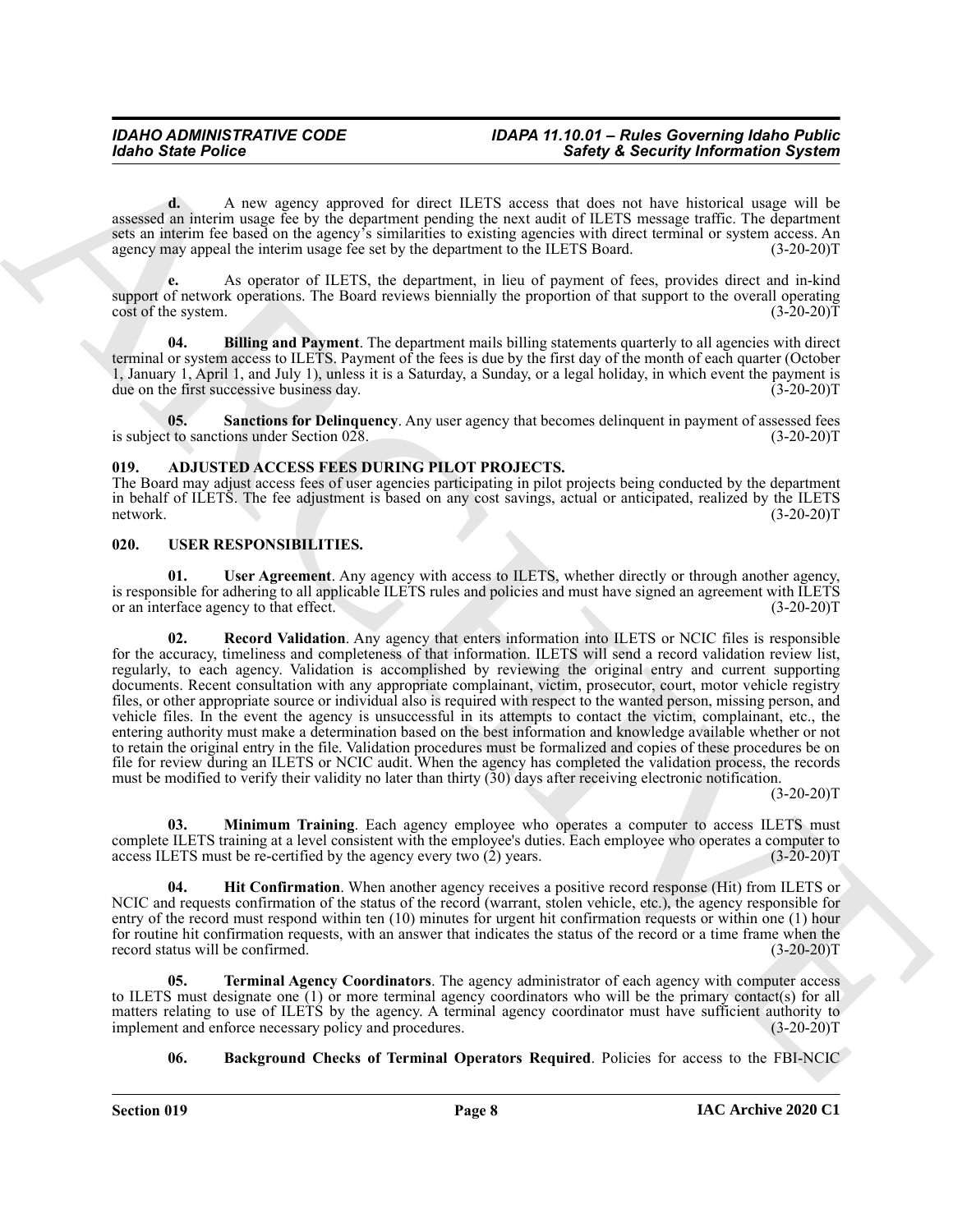system require background screening of all terminal operators with access to the NCIC system. For efficiency and consistency, the NCIC background screening policies are also adopted for all ILETS access. (3-20-20)T consistency, the NCIC background screening policies are also adopted for all ILETS access.

#### <span id="page-8-9"></span><span id="page-8-6"></span><span id="page-8-0"></span>**021. INFORMATION ACCESS AND DISSEMINATION.**

**01. General Policy**. Information is made available to ILETS users from various sources and agencies, including ILETS and other state justice information system files, motor vehicle departments, NCIC, and NLETS. Each user must observe any restrictions placed on the use or dissemination of information by its source. It is ILETS' responsibility to advise user agencies of any restrictions which apply to any information accessed via ILETS.

 $(3-20-20)T$ 

<span id="page-8-8"></span>**02. Criminal History Records**. Criminal history information accessed via ILETS from a state or national computerized file is available only to criminal justice agencies for criminal justice purposes. This precludes the dissemination of such information for use in connection with licensing applications, regulatory activities, or local or state employment, other than with a criminal justice agency. (3-20-20)T

<span id="page-8-7"></span>**03. Administrative Messages**. An administrative message (AM) is a free text message from one (1) agency to one (1) or more agencies. All administrative messages transmitted via ILETS must be by the authority of an authorized user and relate to criminal justice purposes or matters of interest to the user community. Administrative messages sent within Idaho, either statewide, regionally or to individual terminal identifiers are subject to the following restrictions: (3-20-20)T following restrictions:

**a.** No messages supportive or in opposition to political issues, labor management issues, or announcements of meetings relative to such issues. (3-20-20)T

| No messages supportive or in opposition of legislative bills. | $(3-20-20)T$ |
|---------------------------------------------------------------|--------------|
| No requests for criminal history record information.          | $(3-20-20)T$ |

#### <span id="page-8-1"></span>**022. -- 023. (RESERVED)**

#### <span id="page-8-5"></span><span id="page-8-3"></span><span id="page-8-2"></span>**024. ILETS SECURITY.**

For Since Points on the same state of the same state of the same state is the same state of the same state of the same state of the same state of the same state of the same state of the same state of the same state of the **01. General Policy**. The data stored in the ILETS, NCIC, and other criminal justice information system files is documented criminal justice information. This information must be protected to ensure its integrity and its correct, legal and efficient storage, dissemination and use. It is incumbent upon an agency accessing ILETS directly, or another system that has access to the ILETS network, to implement the procedures necessary to make the access device secure from any unauthorized use and to ensure ILETS is not subject to a malicious disruption of service. ILETS access agencies must participate in ILETS training and compliance activities to ensure that all agency personnel authorized to access the ILETS network are instructed in the proper use and dissemination of the information and that appropriate agency personnel are aware of security requirements and of the dangers to network integrity. ILETS retains the authority to disconnect an access agency or network connection when serious security threats and vulnerabilities are detected. (3-20-20)T

<span id="page-8-4"></span>**02. Definitions**. The following is a list of terms and their meanings as used in the ILETS security rule:  $(3-20-20)T$ 

Computer interface capabilities means any communication to ILETS allowing an agency to system. (3-20-20)T participate in the system.

**b.** Firewall means a collection of components placed between two (2) networks that keep the host network secure by having the following properties: (3-20-20)T

i. All traffic from inside the network to outside, and vice-versa, must pass through it; (3-20-20)T

ii. Only authorized traffic is allowed to pass; and (3-20-20)T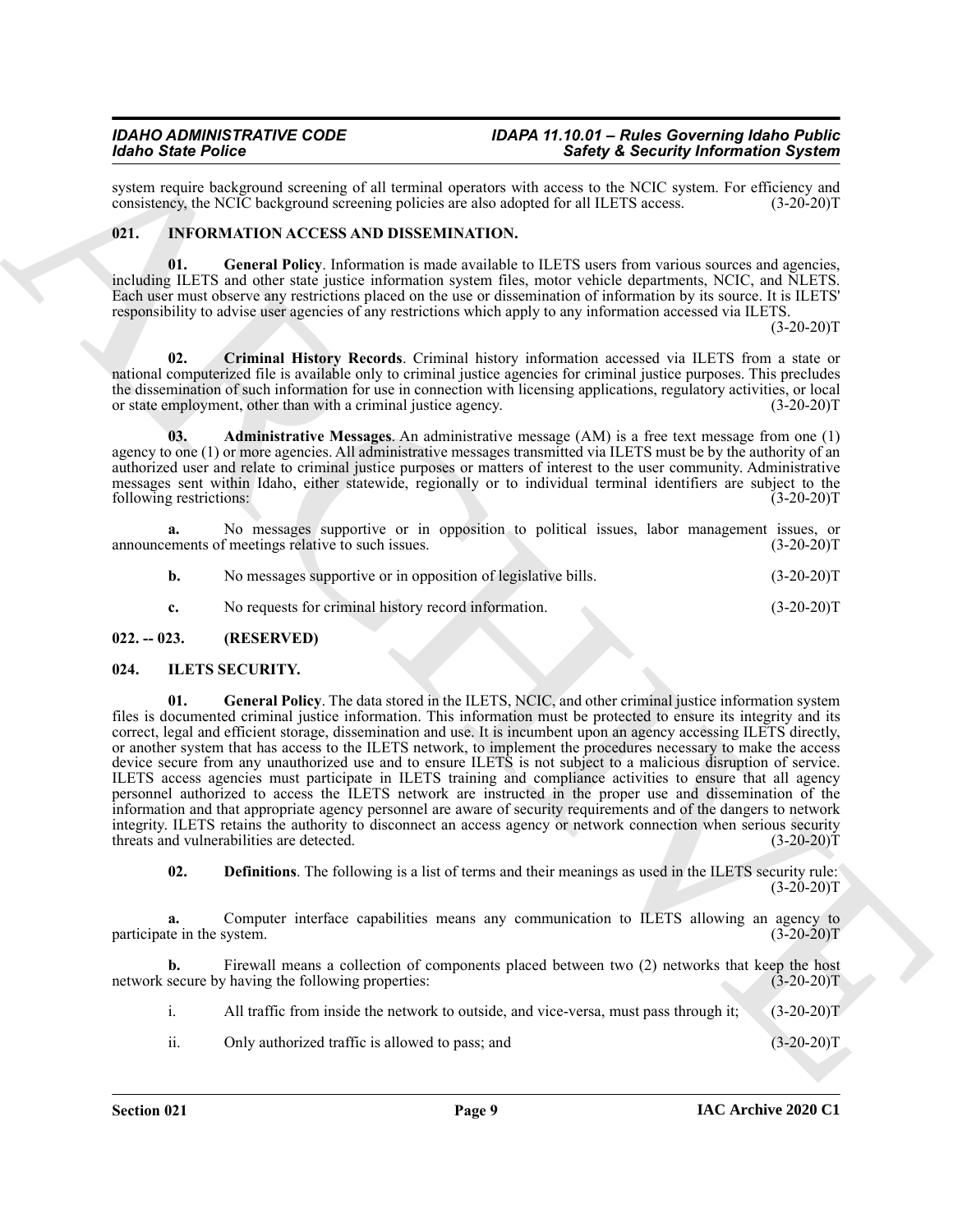iii. The components as a whole are immune to unauthorized penetration and disablement. (3-20-20)T

**c.** ILETS Security Officer (ISO) is the department staff member designated by the executive officer to monitor and enforce agency compliance with site and network security requirements.  $(3-20-20)$ T

**d.** Peer networks are computer interfaces between cooperative governmental agencies in Idaho where none of the participating entities exercise administrative or management control over any other participating entity.  $(3-20-20)$ T

**e.** Interface agency is an agency that has management control of a computer system directly d to ILETS. (3-20-20)T connected to ILETS.

<span id="page-9-2"></span>**f.** Untrusted system is a system that does not employ sufficient hardware or software security measures to allow its use for simultaneously processing a range of sensitive or confidential information. (3-20-20)T

Meno State Police<br>
The magnetic results of the state and the state and the state of the state of the state of the state of the state of the state of the state of the state of the state of the state of the state of the sta **03. Interface Agency Agreements**. To ensure agencies having computer interface capabilities to ILETS are fully aware of their duties and of the consequences of failure to carry out those duties, a written and binding Interface Agency Addendum must exist between ILETS and all interface agencies. This agreement will clarify that the interface agency is equally responsible for actions by secondary and affiliated systems connected through their site to ILETS. Interface agencies must put in place similar subsidiary security agreements with secondary and affiliated systems to protect its network and ILETS.  $(3-20-20)$ T

<span id="page-9-1"></span>**04. ILETS Security Officer**. The ILETS Security Officer is responsible for the following duties:

 $(3-20-20)T$ 

**a.** Disseminating to user agencies copies of ILETS security policies and guidelines; (3-20-20)T

**b.** Communicating to user agencies information regarding current perceived security threats and g recommended measures to address the threats; (3-20-20) providing recommended measures to address the threats;

**c.** Monitoring use of the ILETS network either in response to information about a specific threat, or because of a perceived situation; (3-20-20) generally because of a perceived situation;

**d.** Directing an interface agency, through its nominated contact, to rectify any omission in its duty of oility;<br>(3-20-20) responsibility;

**e.** When an agency is unable or unwilling to co-operate, reporting the issue to the executive officer and initiating the procedure for achieving an emergency disconnection; and (3-20-20)T

<span id="page-9-3"></span><span id="page-9-0"></span>**f.** Provide support and coordination for investigations into breaches of security. (3-20-20)

**05.** Agency Security Contacts. A terminal agency coordinator shall serve as that agency's security contact for ILETS, unless another individual is specifically selected for this purpose and approved by the ILETS Security Officer. ILETS primary sites shall ensure the agency's security contact, or another person or position designated in an incident contingency plan, can be contacted by the ILETS security officer at any time. (3-20-20)T

**06. Peer Networks**. The security responsibilities of the operators of peer networks connected to ILETS, with respect to their user organizations, are parallel to those of ILETS user organizations in respect to their individual users. The ILETS Security Officer shall ensure that a written agreement exists between ILETS and an interface agency, signed by the agency heads, that embodies these principles. (3-20-20) interface agency, signed by the agency heads, that embodies these principles.

<span id="page-9-4"></span>**Physical Security Standards**. Interface agencies will observe standards and procedures to ensure security of the physical premises and computing equipment. The minimum standards and procedures include the following: (3-20-20)T

**a.** Access to computer rooms will be limited to staff who require access for the normal performance of their duties. (3-20-20)T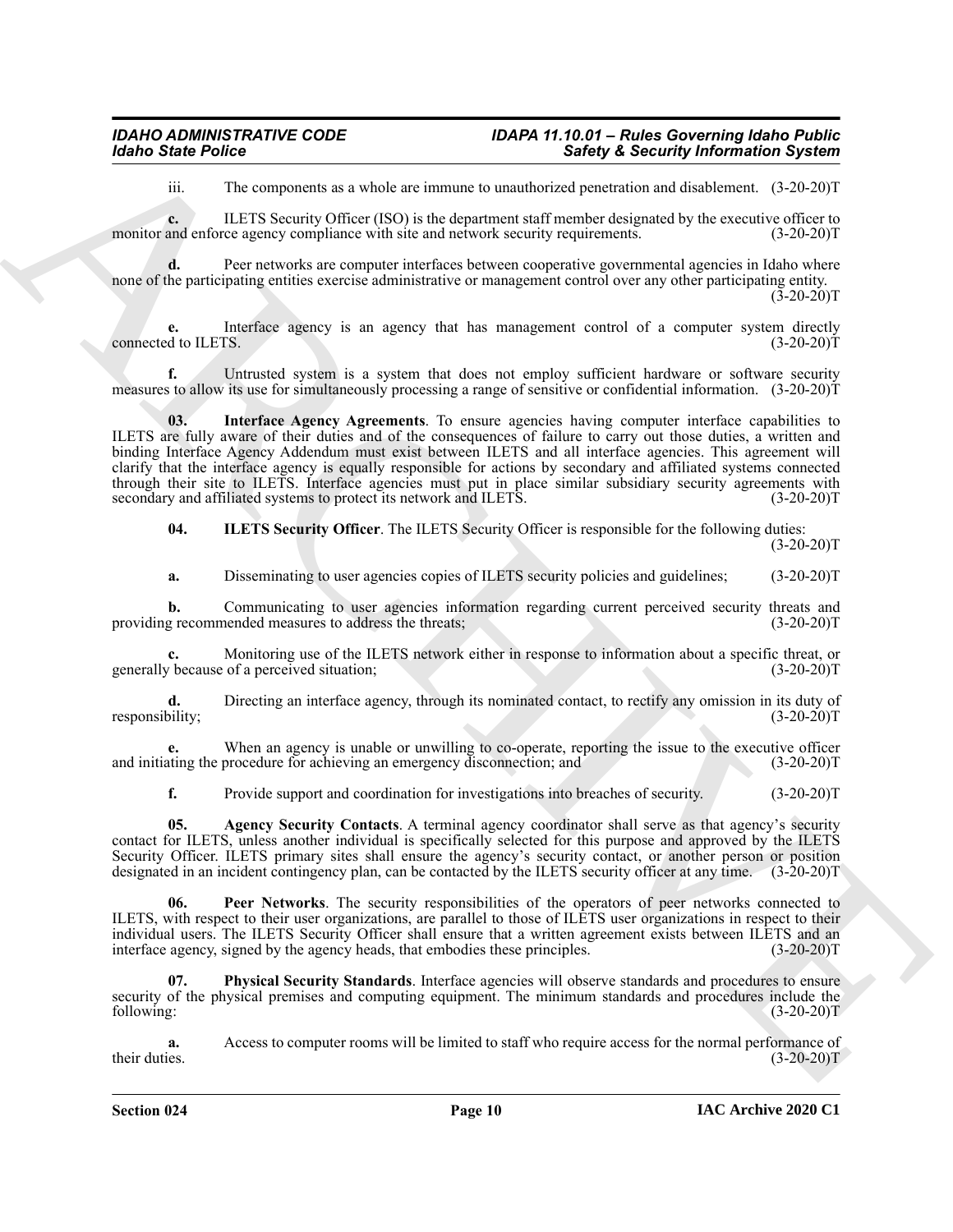**b.** Electrical power protection devices to suppress surges, reduce static, and provide battery backup in the event of a power failure will be used as necessary. (3-20-20)T

**c.** Computer system backups shall be stored in a secure location with restricted access. (3-20-20)T

**d.** Network infrastructure components will be controlled with access limited to support personnel with strated need for access. (3-20-20) a demonstrated need for access.

**e.** Physical labeling of infrastructure components will be done to assist in proper identification. Additionally, all components will be inventoried at regular intervals for asset management and physical protection.

 $(3-20-20)T$ 

**f.** An interface agency must create and enforce a password policy in which the agency is responsible for assigning ILETS users a unique password. The password policy must require that a new password be initiated by the user or agency every ninety (90) days. (3-20-20) the user or agency every ninety  $(90)$  days.

<span id="page-10-1"></span>**Network Security Standards**. User agencies must exercise appropriate security precautions when connecting ILETS and computer systems linked to ILETS with external untrusted systems. The primary objective of such precautions is to prevent unauthorized access to sensitive information while still allowing authorized users free access. The minimum standards and procedures include the following: (3-20-20)T

**a.** Agencies must routinely audit for and remove unused or unneeded services/accounts, review accounts periodically, and enforce aggressive and effective password strategies. (3-20-20)T

**b.** Agencies must ensure that the software security features of the networks they manage are installed and functioning correctly. (3-20-20)T

**c.** Agencies must monitor network security on a regular basis. Adequate information concerning network traffic and activity must be logged to ensure that breaches in network security can be detected. (3-20-20)T

**d.** Agencies must implement and maintain procedures to provide the ILETS network adequate protection from intrusion by external and unauthorized sources. (3-20-20)T

**e.** No computer connected to the network can have stored, on its disk(s) or in memory, information that would permit access to other parts of the network. For example, scripts used in accessing a remote host may not contain passwords. (3-20-20) contain passwords.

**f.** No connection to ILETS may be established utilizing dial-up communications. Asynchronous communications connections should be limited and tightly controlled as they pose a serious risk because they can<br>circumvent any security precaution enacted to protect networks from untrusted sources. (3-20-20)T circumvent any security precaution enacted to protect networks from untrusted sources.

**g.** Network management protocols must be limited to internal or trusted networks. (3-20-20)T

Morino State Police<br>
Electric poster transformation is stated as forest and the state of the state of the state of the state of the state of the state of the state of the state of the state of the state of the state of th **h.** Any system having direct or indirect access to the Internet via their computer network must have in place services that allow no access to ILETS from the Internet. Organizations with large distributed Wide Area Networks connecting many remote sites may choose to incorporate many security layers and a variety of strategies. These strategies must incorporate the implementation of a firewall to block network traffic, and restriction of remote user access. (3-20-20) user access.  $(3-20-20)T$ 

**i.** Agencies accessing ILETS directly or through another agency, must insure that all telecommunications infrastructure meets the FBI CJIS Security Policy for encryption standards. (3-20-20)T

No routing or IP Network Translations are to be performed on individual access devices. All ation must be performed on a router or firewall device. (3-20-20)<sup>T</sup> routing and translation must be performed on a router or firewall device.

#### <span id="page-10-0"></span>**025. -- 027. (RESERVED)**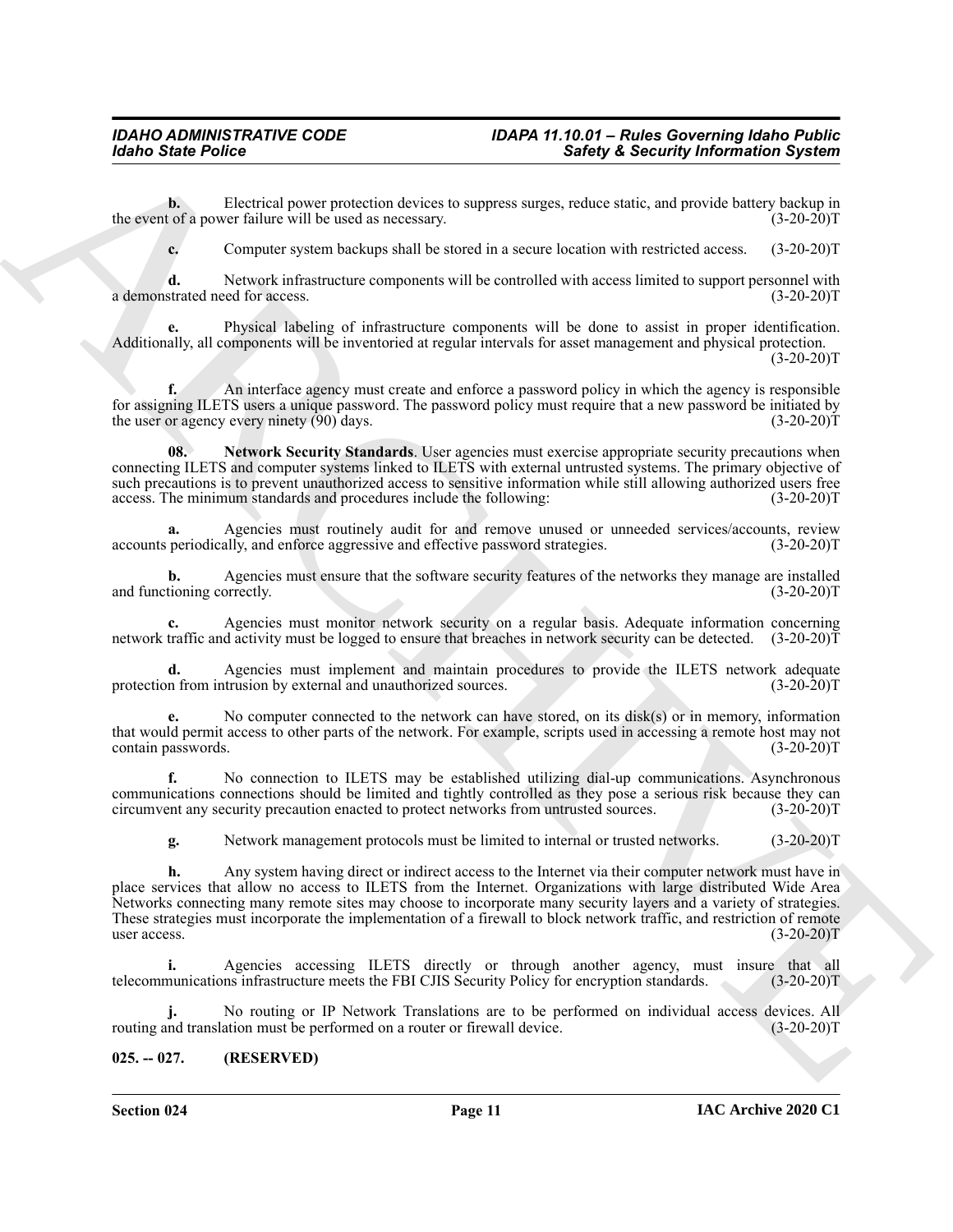#### <span id="page-11-8"></span><span id="page-11-7"></span><span id="page-11-6"></span><span id="page-11-5"></span><span id="page-11-4"></span><span id="page-11-3"></span><span id="page-11-2"></span><span id="page-11-1"></span><span id="page-11-0"></span>**028. USER AGENCY SANCTIONS.**

| <b>Idaho State Police</b>            |                                                                                                                                                                                                                                                                                                                                                                                                                                                                                                                           | <b>Safety &amp; Security Information System</b> |  |
|--------------------------------------|---------------------------------------------------------------------------------------------------------------------------------------------------------------------------------------------------------------------------------------------------------------------------------------------------------------------------------------------------------------------------------------------------------------------------------------------------------------------------------------------------------------------------|-------------------------------------------------|--|
| 028.                                 | USER AGENCY SANCTIONS.                                                                                                                                                                                                                                                                                                                                                                                                                                                                                                    |                                                 |  |
| 01.<br>sanctions on access agencies. | Review of Violations. The board reviews violations of ILETS rules and may impose appropriate                                                                                                                                                                                                                                                                                                                                                                                                                              | $(3-20-20)T$                                    |  |
| 02.                                  | Objective of Sanctions. The objectives of the sanction procedure are as follows:                                                                                                                                                                                                                                                                                                                                                                                                                                          | $(3-20-20)T$                                    |  |
| a.                                   | To ensure the security, integrity, and financial stability of the ILETS.                                                                                                                                                                                                                                                                                                                                                                                                                                                  | $(3-20-20)T$                                    |  |
| b.<br>its information.               | To create an awareness among access agencies of the importance of following rules, regulations,<br>and procedures in order to minimize the risk to liabilities that may be incurred by misuse of the system and access to                                                                                                                                                                                                                                                                                                 | $(3-20-20)T$                                    |  |
| 03.                                  | Class of Sanctions. Sanctions are based upon the class of violation, any previous violations, and<br>any exposure to criminal and civil liabilities that the violation might place on the system, its officials, and the<br>offending agency. Violations are classed as either administrative (minor) or security (serious) violations. Security<br>violations are defined as ones which have or could result in access of ILETS data by unauthorized individuals. All<br>other violations are classed as administrative. | $(3-20-20)T$                                    |  |
| 04.                                  | Form of Sanctions. When imposing sanctions, the Board considers the severity of the violation,<br>the violation type, either administrative or security, and previous sanctions issued. The Board may require the<br>violating agency to submit a mediation plan showing how the violation will be corrected and future violations<br>prevented. The Board shall consider such a mediation plan, if submitted, when imposing sanctions. The Board may<br>impose as sanctions one $(1)$ or more of the following:          | $(3-20-20)T$                                    |  |
| a.                                   | Written warning.                                                                                                                                                                                                                                                                                                                                                                                                                                                                                                          | $(3-20-20)T$                                    |  |
| $\mathbf{b}$ .                       | Written notice of violation.                                                                                                                                                                                                                                                                                                                                                                                                                                                                                              | $(3-20-20)T$                                    |  |
| c.                                   | Written notice of probation.                                                                                                                                                                                                                                                                                                                                                                                                                                                                                              | $(3-20-20)T$                                    |  |
| d.                                   | Written notice of temporary suspension.                                                                                                                                                                                                                                                                                                                                                                                                                                                                                   | $(3-20-20)T$                                    |  |
| e.                                   | Written notice of permanent suspension.                                                                                                                                                                                                                                                                                                                                                                                                                                                                                   | $(3-20-20)T$                                    |  |
| 05.<br>personal service.             | Effective Date of Sanctions. Temporary or permanent suspension of service will not begin, unless<br>an emergency exists, until fifteen (15) days after the agency head has received written notice by certified mail or                                                                                                                                                                                                                                                                                                   | $(3-20-20)T$                                    |  |
| 06.<br>reinstatement.                | Reinstatement. An agency placed on permanent suspension may apply to the Board for                                                                                                                                                                                                                                                                                                                                                                                                                                        | $(3-20-20)T$                                    |  |
| $029. - 999.$                        | (RESERVED)                                                                                                                                                                                                                                                                                                                                                                                                                                                                                                                |                                                 |  |
|                                      |                                                                                                                                                                                                                                                                                                                                                                                                                                                                                                                           |                                                 |  |
|                                      |                                                                                                                                                                                                                                                                                                                                                                                                                                                                                                                           |                                                 |  |
|                                      |                                                                                                                                                                                                                                                                                                                                                                                                                                                                                                                           |                                                 |  |
|                                      |                                                                                                                                                                                                                                                                                                                                                                                                                                                                                                                           |                                                 |  |
|                                      |                                                                                                                                                                                                                                                                                                                                                                                                                                                                                                                           |                                                 |  |
|                                      |                                                                                                                                                                                                                                                                                                                                                                                                                                                                                                                           |                                                 |  |